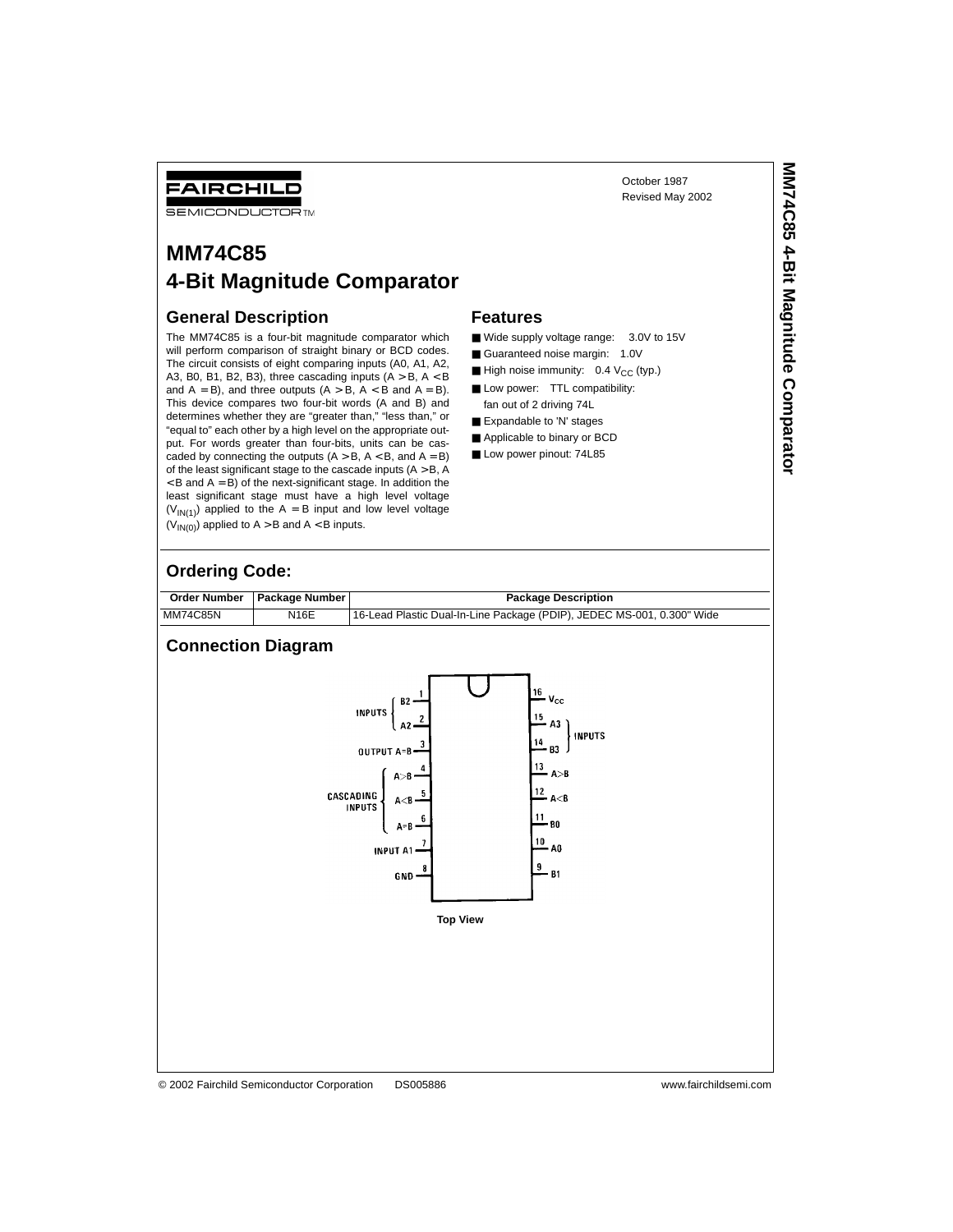**MM74C85 MM74C85**

# **Truth Table**

| <b>Comparing Inputs</b> |           |           |           | <b>Cascading Inputs</b> |              |              |       | <b>Outputs</b> |         |
|-------------------------|-----------|-----------|-----------|-------------------------|--------------|--------------|-------|----------------|---------|
| A3, B3                  | A2, B2    | A1, B1    | A0, B0    | A > B                   | A < B        | $A = B$      | A > B | A < B          | $A = B$ |
| A3 > B3                 | X         | X         | X         | X                       | X            | X            | н     |                |         |
| A3 < B3                 | X         | X         | X         | X                       | X            | X            | L     | H              |         |
| $A3 = B3$               | A2 > B2   | X         | X         | X                       | X            | X            | н     | L              |         |
| $A3 = B3$               | A2 < B2   | X         | X         | X                       | X            | X            | L     | H              |         |
| $A3 = B3$               | $A2 = B2$ | A1 > B1   | X         | X                       | X            | X            | H     | L              |         |
| $A3 = B3$               | $A2 = B2$ | A1 < B1   | X         | X                       | $\times$     | X            | L     | H              |         |
| $A3 = B3$               | $A2 = B2$ | $A1 = B1$ | AO > BO   | X                       | X            | X            | H     | L              |         |
| $A3 = B3$               | $A2 = B2$ | $A1 = B1$ | AO < BO   | X                       | X            | X            | L     | H              |         |
| $A3 = B3$               | $A2 = B2$ | $A1 = B1$ | $AO = BO$ | H                       | $\mathbf{L}$ | L            | H     | $\mathbf{I}$   |         |
| $A3 = B3$               | $A2 = B2$ | $A1 = B1$ | $AO = BO$ | L                       | H            | $\mathbf{I}$ | L     | H              | L       |
| $A3 = B3$               | $A2 = B2$ | $A1 = B1$ | $AO = BO$ | L                       | L            | н            | L     | $\mathbf{L}$   | н       |
| $A3 = B3$               | $A2 = B2$ | $A1 = B1$ | $AO = BO$ | L                       | H            | H            | L     | H              | H       |
| $A3 = B3$               | $A2 = B2$ | $A1 = B1$ | $AO = BO$ | H                       | L            | н            | н     | L              | H       |
| $A3 = B3$               | $A2 = B2$ | $A1 = B1$ | $AO = BO$ | H                       | H            | H            | н     | H              | H       |
| $A3 = B3$               | $A2 = B2$ | $A1 = B1$ | $AO = BO$ | H                       | H            | L            | н     | H              | L       |
| $A3 = B3$               | $A2 = B2$ | $A1 = B1$ | $AO = BO$ | L                       | Г            | Г            | L     | Г              | L       |

**Logic Diagram**

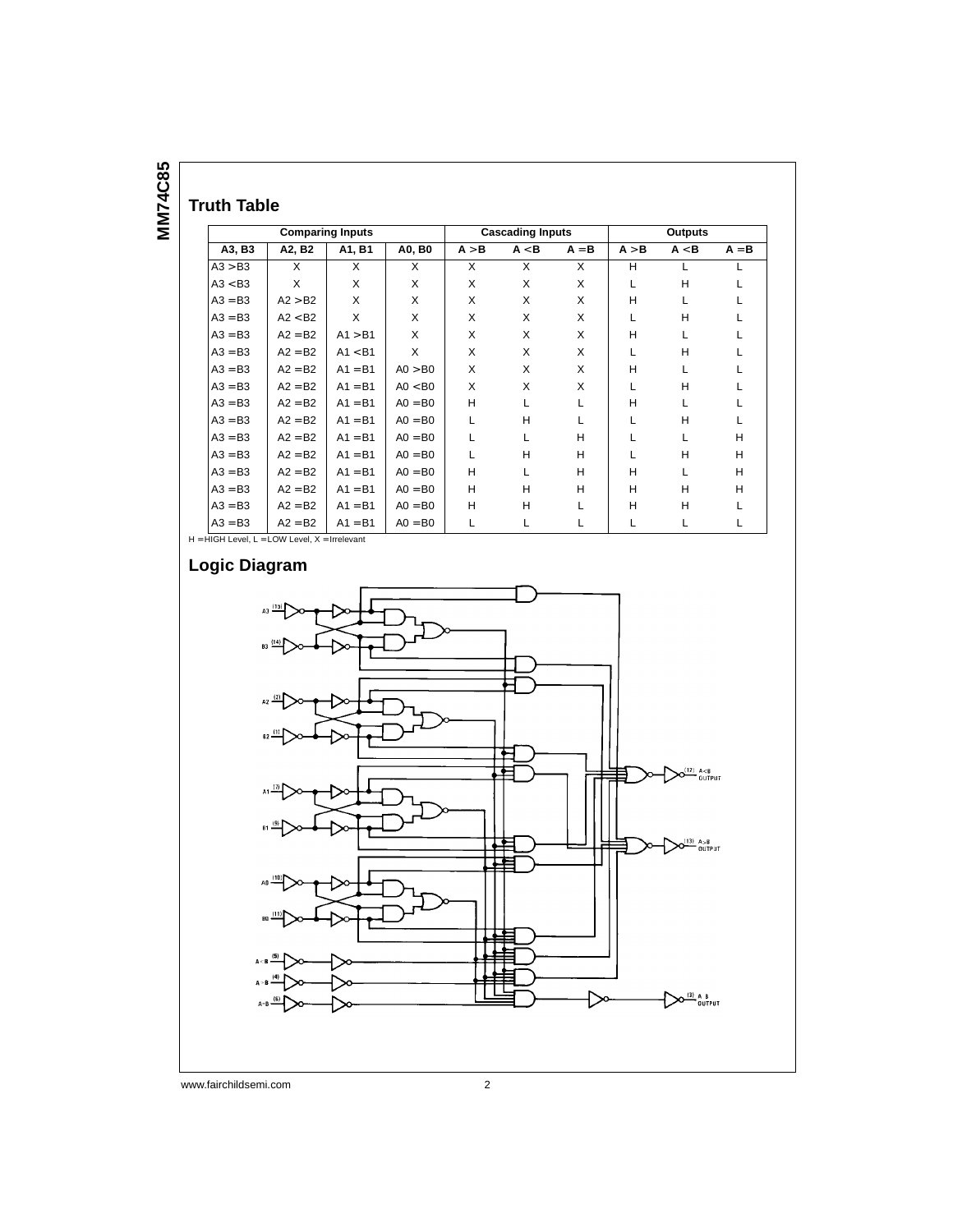### **Absolute Maximum Ratings**(Note 1)

| Voltage at Any Pin              | $-0.3V$ to $V_{CC}$ + 0.3V          |
|---------------------------------|-------------------------------------|
| Operating Temperature Range     | $-55^{\circ}$ C to $+125^{\circ}$ C |
| Storage Temperature Range       | $-65^{\circ}$ C to $+150^{\circ}$ C |
| Power Dissipation $(P_D)$       |                                     |
| Dual-In-Line                    | 700 mW                              |
| <b>Small Outline</b>            | 500 mW                              |
| Operating V <sub>CC</sub> Range | 3.0V to 15V                         |
|                                 |                                     |

 $V_{\text{CC}}$  and  $V_{\text{CC}}$  and  $V_{\text{CC}}$  and  $V_{\text{CC}}$  and  $V_{\text{CC}}$  and  $V_{\text{CC}}$  and  $V_{\text{CC}}$  and  $V_{\text{CC}}$  and  $V_{\text{CC}}$  and  $V_{\text{CC}}$  and  $V_{\text{CC}}$  and  $V_{\text{CC}}$  and  $V_{\text{CC}}$  and  $V_{\text{CC}}$  and  $V_{\text{CC}}$  and  $V_{\text{CC}}$  a Lead Temperature (Soldering, 10 seconds) 260°C **MN74C85 MM74C85**

**Note 1:** "Absolute Maximum Ratings" are those values beyond which the safety of the device cannot be guaranteed. Except for "Operating Temperature Range" they are not meant to imply that the devices should be oper-ated at these limits. The table of "Electrical Characteristics" provides conditions for actual device operation.

## **DC Electrical Characteristics**

|                        | Min/Max limits apply across temperature range unless otherwise noted |                                                                                     |                               |          |     |              |
|------------------------|----------------------------------------------------------------------|-------------------------------------------------------------------------------------|-------------------------------|----------|-----|--------------|
| Symbol                 | Parameter                                                            | <b>Conditions</b>                                                                   | Min                           | Typ      | Max | <b>Units</b> |
| <b>CMOS TO CMOS</b>    |                                                                      |                                                                                     |                               |          |     |              |
| $\overline{V}_{IN(1)}$ | Logical "1" Input Voltage                                            | $V_{\text{CC}} = 5.0V$                                                              | 3.5                           |          |     | $\vee$       |
|                        |                                                                      | $V_{CC} = 10V$                                                                      | 8.0                           |          |     |              |
| $\overline{V}_{IN(0)}$ | Logical "0" Input Voltage                                            | $V_{CC} = 5.0V$                                                                     |                               |          | 1.5 | $\vee$       |
|                        |                                                                      | $V_{\text{CC}} = 10V$                                                               |                               |          | 2.0 |              |
| $V_{OUT(1)}$           | Logical "1" Output Voltage                                           | $V_{CC} = 5.0V$ , $I_{O} = -10 \mu A$                                               | 4.5                           |          |     | $\vee$       |
|                        |                                                                      | $V_{\text{CC}} = 10V$ , $I_{\text{O}} = -10 \mu A$                                  | 9.0                           |          |     |              |
| $V_{OUT(0)}$           | Logical "0" Output Voltage                                           | $V_{CC} = 5.0V$ , $I_{O} = +10 \mu A$                                               |                               |          | 0.5 | $\vee$       |
|                        |                                                                      | $V_{CC} = 10V$ , $I_{O} = +10 \mu A$                                                |                               |          | 1.0 |              |
| $I_{IN(1)}$            | Logical "1" Input Current                                            | $V_{CC}$ = 15V, $V_{IN}$ = 15V                                                      |                               | 0.005    | 1.0 | μA           |
| $I_{IN(0)}$            | Logical "0" Input Current                                            | $V_{CC} = 15V$ , $V_{IN} = 0V$                                                      | $-1.0$                        | $-0.005$ |     | μA           |
| $_{\rm lcc}$           | Supply Current                                                       | $V_{C}$ = 15V                                                                       |                               | 0.05     | 300 | μA           |
|                        | <b>CMOS/LPTTL INTERFACE</b>                                          |                                                                                     |                               |          |     |              |
| $\overline{V}_{IN(1)}$ | Logical "1" Input Voltage                                            | $V_{CC} = 4.75V$                                                                    | $V_{\text{C} \text{C}} - 1.5$ |          |     | $\vee$       |
| $V_{IN(0)}$            | Logical "0" Input Voltage                                            | $V_{C} = 4.75V$                                                                     |                               |          | 0.8 | $\vee$       |
| $V_{OUT(1)}$           | Logical "1" Output Voltage                                           | $V_{C} = 4.75V$ , $I_{O} = -360 \mu A$                                              | 2.4                           |          |     | V            |
| $V_{\text{OUT}(0)}$    | Logical "0" Output Voltage                                           | $V_{CC} = 4.75V$ , $I_{O} = 360 \mu A$                                              |                               |          | 0.4 | $\vee$       |
|                        |                                                                      | <b>OUTPUT DRIVE (See Family Characteristics Data Sheet) (Short Circuit Current)</b> |                               |          |     |              |
| <b>I</b> SOURCE        | <b>Output Source Current</b>                                         | $V_{CC} = 5.0V$ , $V_{OIII} = 0V$                                                   | $-1.75$                       | $-3.3$   |     | mA           |
|                        | (P-Channel)                                                          | $T_A = 25^{\circ}C$                                                                 |                               |          |     |              |
| <b>ISOURCE</b>         | <b>Output Source Current</b>                                         | $V_{CC} = 10V$ , $V_{OUT} = 0V$                                                     | $-8.0$                        | $-15$    |     | mA           |
|                        | (P-Channel)                                                          | $T_A = 25^{\circ}C$                                                                 |                               |          |     |              |
| $I_{SINK}$             | <b>Output Sink Current</b>                                           | $V_{CC} = 5.0V$ , $V_{OIII} = V_{CC}$                                               | 1.75                          | 3.6      |     | mA           |
|                        | (N-Channel)                                                          | $T_A = 25^{\circ}C$                                                                 |                               |          |     |              |
| <b>ISINK</b>           | <b>Output Sink Current</b>                                           | $V_{CC} = 10V$ , $V_{OUT} = V_{CC}$                                                 | 8.0                           | 16       |     | mA           |
|                        | (N-Channel)                                                          | $T_A = 25^{\circ}C$                                                                 |                               |          |     |              |

## **AC Electrical Characteristics** (Note 2)

| Symbol       | <b>Parameter</b>                   | <b>Conditions</b>              | Min | Typ | Max | Units |
|--------------|------------------------------------|--------------------------------|-----|-----|-----|-------|
| $t_{\rm pd}$ | Propagation Delay from any A       | $V_{C}$ = 50V                  |     | 250 | 600 | ns    |
|              | or B Data Input to any Data Output | $V_{CC} = 10V$                 |     | 100 | 300 |       |
| $t_{\rm od}$ | Propagation Delay Time from        | $V_{\text{C} \text{C}} = 50 V$ |     | 200 | 500 | ns    |
|              | any Cascade Input to any Output    | $V_{C}$ = 10V                  |     | 100 | 250 |       |
| $C_{IN}$     | Input Capacitance                  | Any Input                      |     | 5.0 |     | рF    |
| $C_{PD}$     | Power Dissipation Capacitance      | Per Package (Note 4)           |     | 45  |     | pF    |

**Note 2:** AC Parameters are guaranteed by DC correlated testing.

**Note 3:** Capacitance is guaranteed by periodic testing.

Note 4: C<sub>PD</sub> determines the no load AC power consumption of any CMOS device. For complete explanation see Family Characteristics application note, AN-90.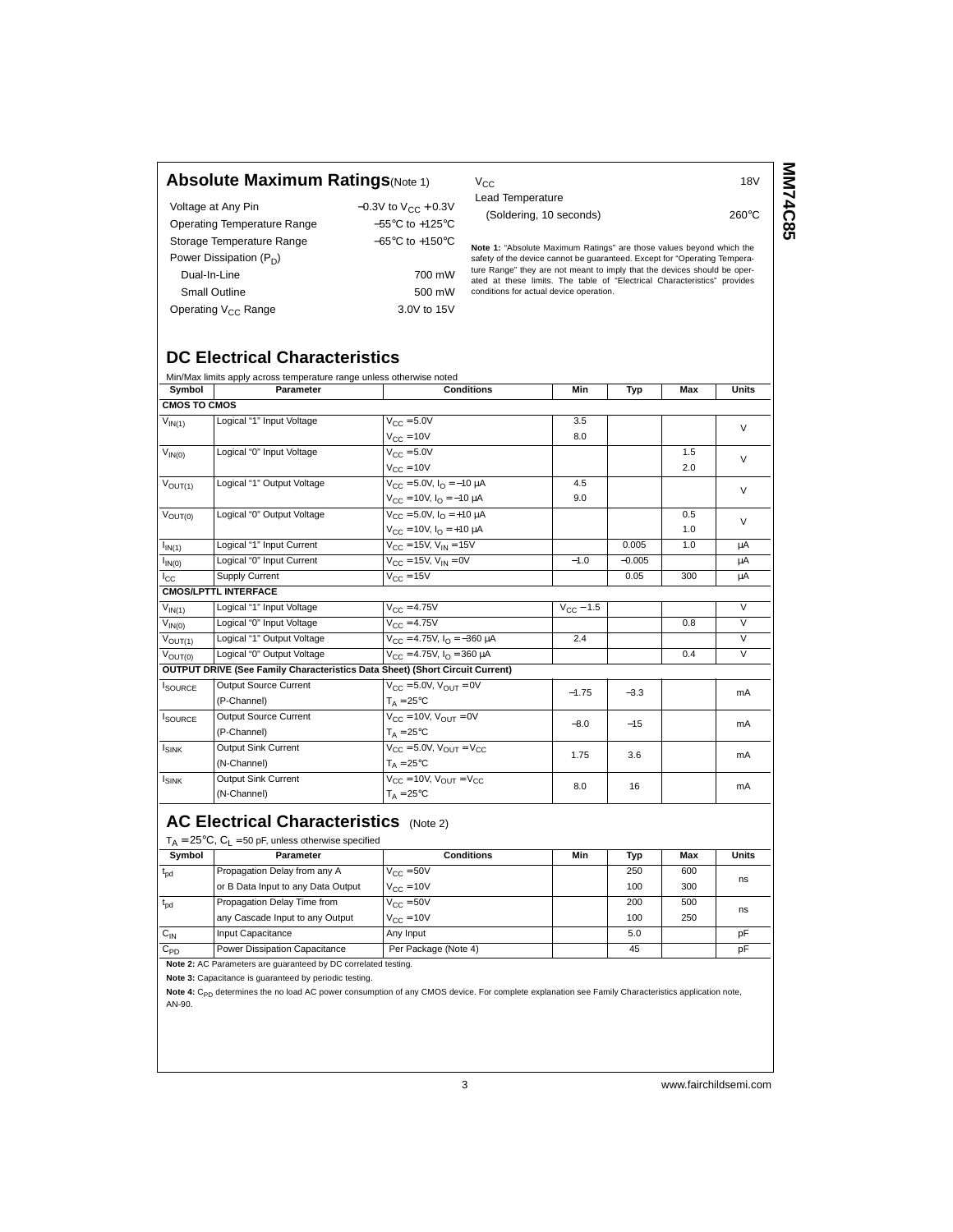

www.fairchildsemi.com 4